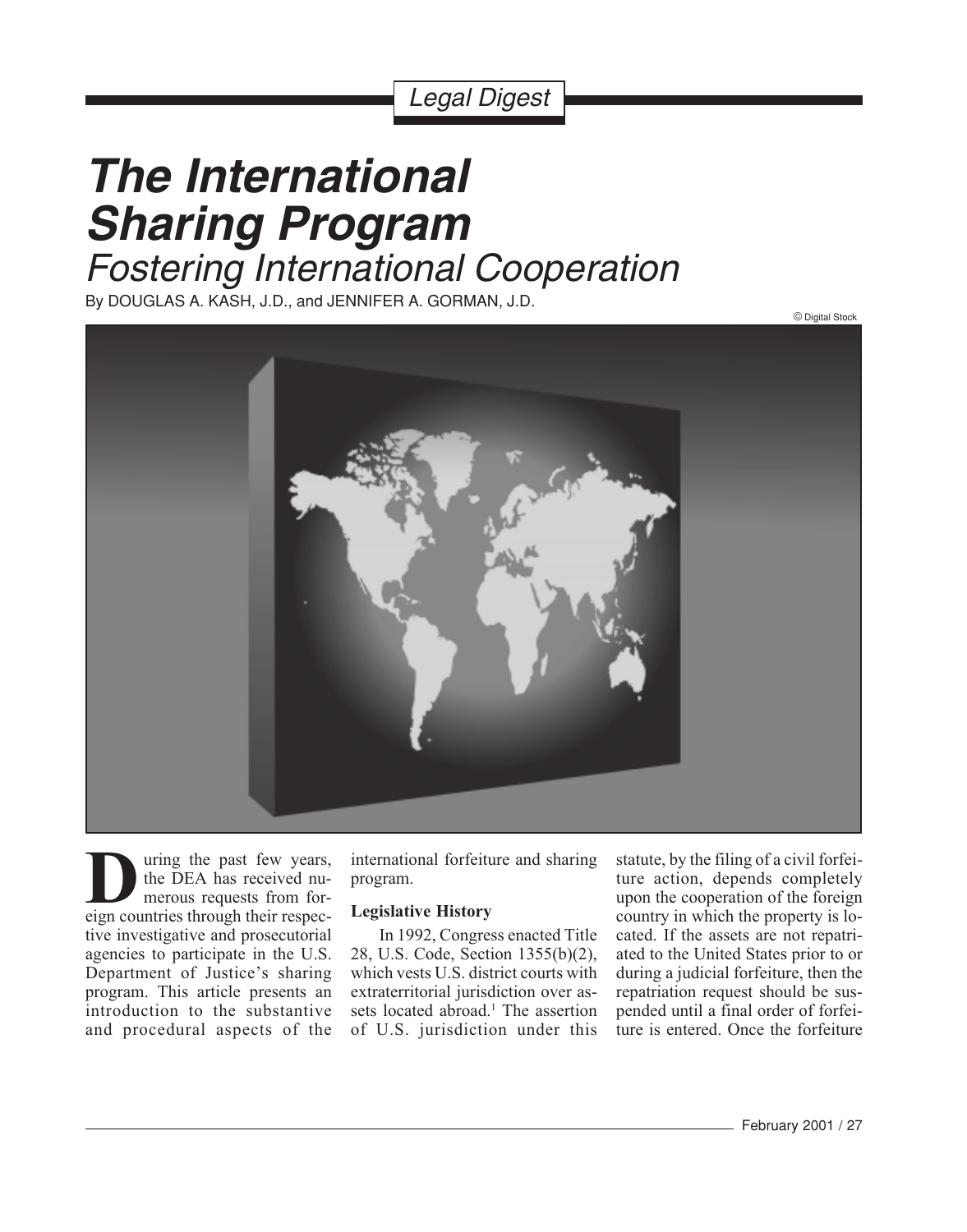judgment is entered and final, it should be transmitted via the U.S. Central Authority, the Office of International Affairs, U.S. Department of Justice, to the foreign sovereign for enforcement or repatriation of the asset.

Criminal forfeiture cases are somewhat different than civil forfeitures because they are actions brought against defendants, not their property. Upon conviction, all of the assets named in the indictment may be included in the forfeiture order. Unless the defendants agree to the repatriation of the assets (i.e., through a plea agreement), or, unless the foreign sovereign is willing to enforce the (criminal or civil) final order of forfeiture, the United States has little chance of successfully securing physical custody of the asset and may never realize the value of the asset through the forfeiture process.

In 1986, Congress enacted Title 18, U.S. Code, Section  $981(a)(1)(B)$ , which enabled the United States to provide forfeiture assistance to foreign governments as required by its obligations under the United Nations Convention Against Illicit Narcotics Trafficking of Narcotic Drugs and Psychotropic Substances ("Vienna Convention"). The Vienna Convention was drafted in response to the increasing frequency and complexity of international drug-related money laundering. Section  $981(a)(1)(B)$ authorizes the United States to seize and forfeit assets within its borders that represent the proceeds of drugrelated felonies committed abroad even where there has not been a violation of domestic law. U.S. law currently does not authorize the seizure and forfeiture of instrumentalities used or intended to be used in violation of a foreign drug law.

In addition, proceeds from drug trafficking can be forfeited under the recently enacted Civil Asset Forfeiture Reform Act of 2000 ("CAFRA"). Pursuant to an amendment to Title 18, U.S. Code, Section  $981(a)(1)(C)$ , the proceeds of all specified unlawful activities will be directly forfeitable, including Title 18, U.S. Code, Section  $1956(c)(7)(B)(i)$  offenses in which individuals commit crimes against a foreign nation involving the manufacturing, importation, or sale of controlled substances.

#### **Asset Sharing**

It is the policy and practice of the United States, pursuant to governing statutory authority, to share the proceeds of successful forfeiture actions with countries that make possible or substantially facilitate the forfeiture of assets under U.S. law. Pursuant to Title 18, U.S. Code, Section 981(i) (money laundering offenses) and Title 21, U.S. Code, Section 881(e)(1)(E) (drug trafficking offenses), asset sharing is a discretionary authority vested in the Attorney General, the Secretary of Treasury, or their designees to transfer a percentage of the net forfeited assets or the proceeds of the sale of any forfeited property to any foreign country that participated directly or indirectly in the seizure or forfeiture of property. Such a transfer must be—

- agreed to by the Secretary of State;
- authorized in an international agreement between the United States and the foreign country; and

Mr. Kash serves as a senior attorney for the DEA in Arlington, Virginia.

Ms. Gorman, Esquire, is a Dyncorp law clerk who is working with the U.S. Department of Justice, Asset Forfeiture Section, in Washington, D.C.





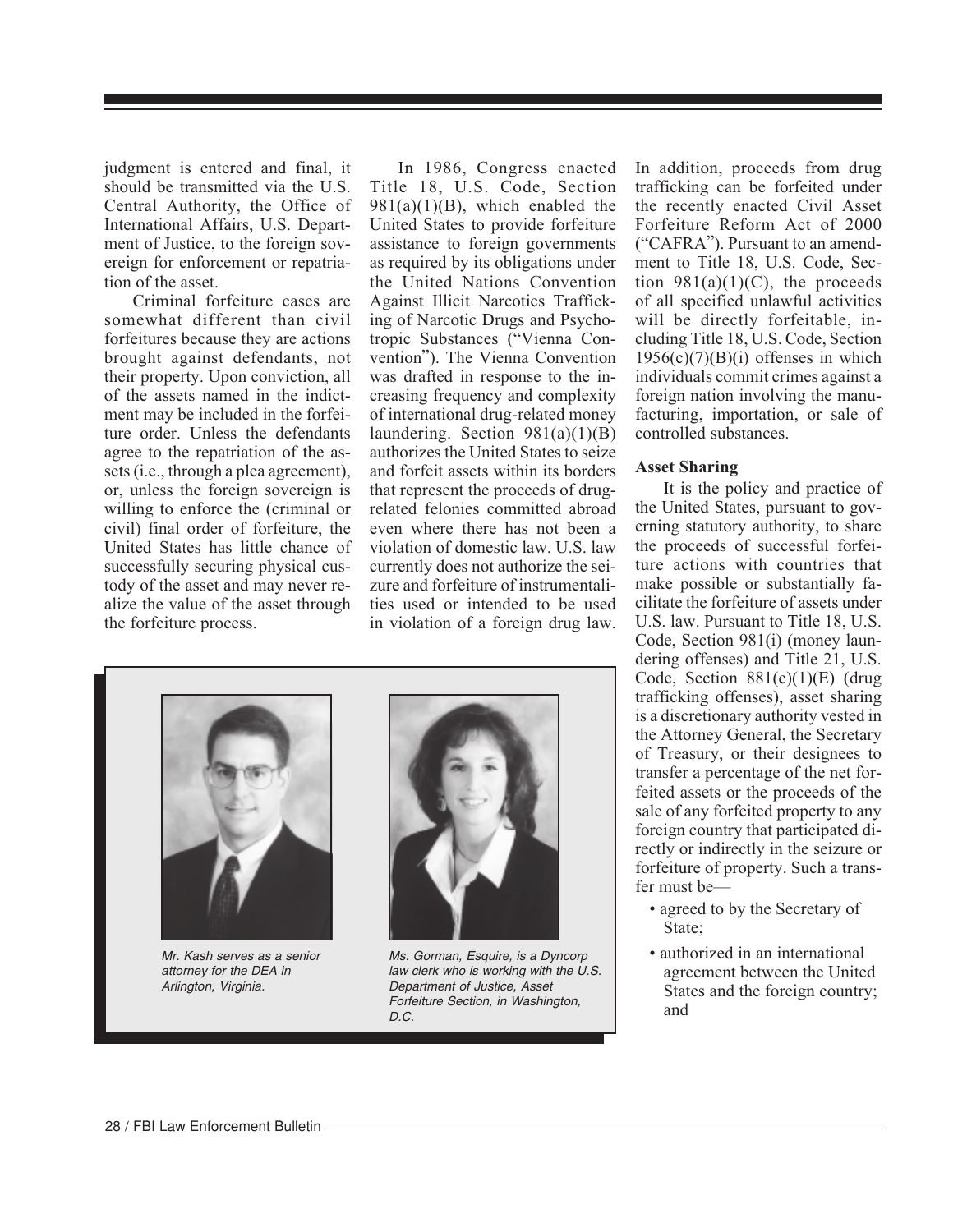• made to a country which, if applicable, has been certified under Title 22, U.S. Code, Section  $2291(j).<sup>2</sup>$ 

A Mutual Legal Assistance Treaty (MLAT) is the typical agreement between the United States and other countries that will provide the basis for legal assistance in drug and other criminal matters, including international asset sharing. In addition, executive agreements, which are not treaties and, therefore, do not require Senate approval, are narrower in scope than MLATs and also can provide for international asset sharing. Finally, if neither an MLAT nor an executive agreement exists, the State Department can draft a case-specific agreement with a foreign country to satisfy the statutory requirements governing the international transfer of forfeited funds. Thus, an existing international agreement is not necessary in order to effectuate sharing with a foreign country.

#### **International Sharing Procedures**

A portion of the net forfeited property, or the proceeds from such property, may be transferred to a foreign government (not a foreign police agency<sup>3</sup>), as reflected by its participation in the investigation and forfeiture of the asset. U.S. foreign counterparts must understand that the investigative agency and U.S. agents with whom they are dealing cannot bind the United States to transfer any particular amount of sharing because the ultimate decision rests with the Attorney General and the Secretary of State, or their designees.

While a foreign government may submit a sharing request under an applicable MLAT, sharing agreement, or through diplomatic channels, the foreign investigative agency is not required to submit any memoranda requesting a share of the forfeited assets. Instead, the responsibility to prepare the "justification memorandum" explaining the assistance rendered by the foreign law enforcement entity and recommending a sharing percentage rests with the case agent and must be signed by the special agent in charge or country attaché.

 $\begin{array}{ccc} \mathbf{H} & \mathbf{I} \\ \mathbf{I} & \mathbf{I} \\ \mathbf{S} & \mathbf{A} \\ \mathbf{d} \end{array}$ **The international sharing program is a critical tool to develop and foster relationships with foreign governments and their respective law enforcement agencies.**

 $77$ <br>  $\frac{1}{71}$ , a<br>  $\frac{1}{100}$  ation o Similarly, the foreign government need not submit a Request for Equitable Sharing (form DAG-71), although there should be a notation on the Decision Form for Transfer of Federally Forfeited Property (DAG-72) indicating that an international sharing request has been or will be submitted.

When a case involves multiple assets, the Asset Forfeiture and Money Laundering Section (AFMLS), Criminal Division, U.S. Department of Justice strongly urges submitting one sharing recommendation covering all assets that were forfeited in the case. But, if there are multiple assets and the foreign government contributes a different amount of assistance for each asset seizure, the request for sharing will still be processed.4

The justification memorandum must detail all of the pertinent case information such as—

- specific explanation of the assistance provided by the foreign country, type of conditions surrounding the case, and length of participation;
- whether any assistance was received from domestic law enforcement agencies; and
- whether confidential informants were used and awards are anticipated.<sup>5</sup>

If the DEA is the seizing agency, the justification memorandum is then forwarded to the chief of the Asset Forfeiture Section (AFS). If the assets were forfeited administratively, the AFS sends its recommendation directly to the AFMLS. If the assets were forfeited judicially, the AFS sends its recommendation to the responsible U.S. Attorney's Office (USAO) so that the DEA's recommendation can be incorporated with the USAO's recommendation and be forwarded to the AFMLS.

The AFMLS reviews the request and forwards its recommendation to the Deputy Attorney General (DAG).<sup>6</sup> In an effort to maintain parity and consistency in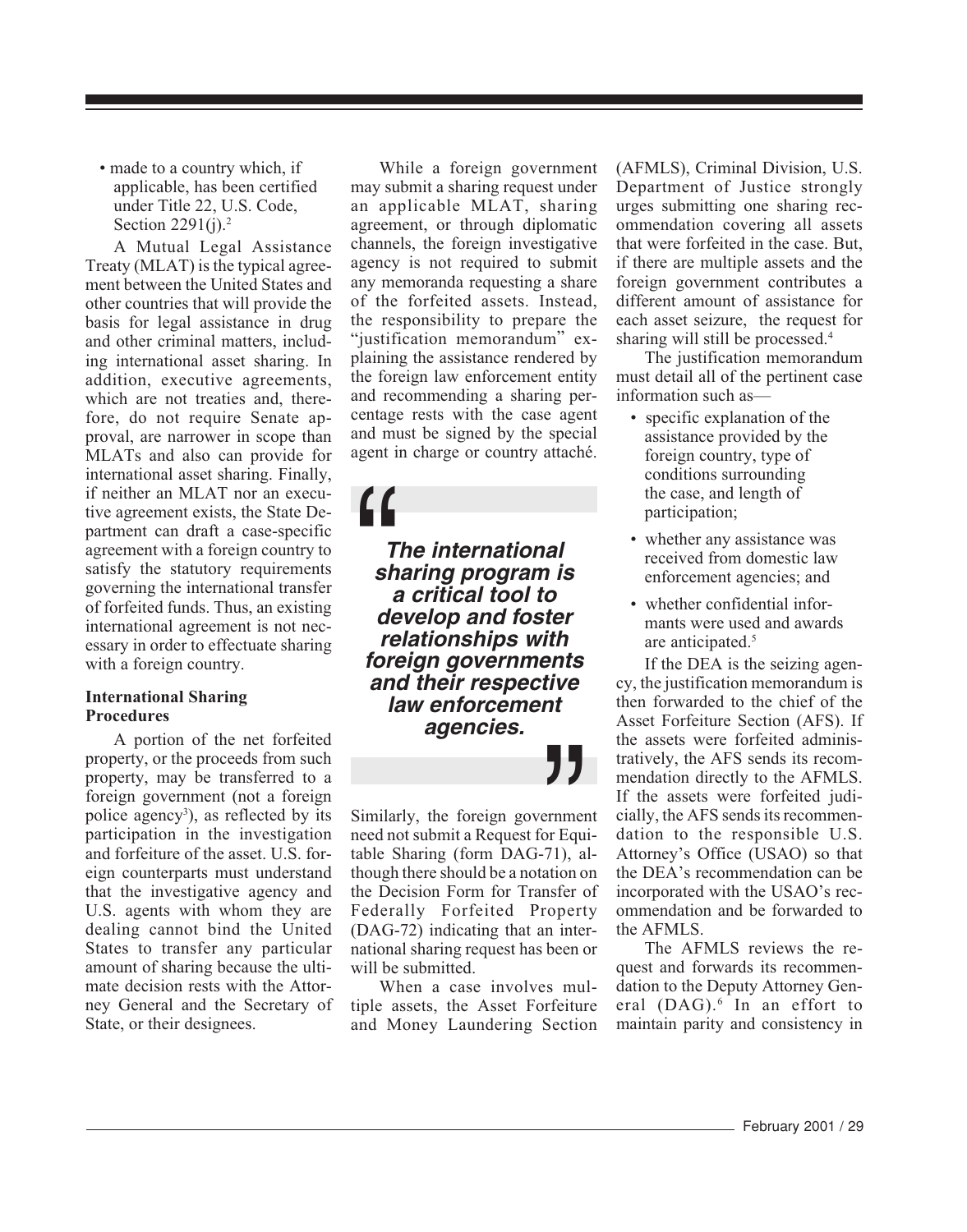

the Departments of Justice and Treasury international sharing programs, the AFMLS also notifies the Treasury Department about the pending request. Once the DAG approves the recommendation, the AFMLS forwards it to the State Department for its concurrence.

The Departments of Justice and Treasury entered into a Memorandum of Understanding (MOU) on May 4, 1995, to provide guidance on what percentage is appropriate to recommend for a foreign government. The MOU outlines three percentage-based ranges. The MOU recommends a sharing of 50 percent or more to foreign governments that—

- repatriate forfeitable assets to the United States without the cooperation of a signatory authority or property owner;
- relinquish or waive the option of proceeding against the defendants or their property to allow the United States to forfeit the assets;
- defend against, in litigation brought by owners, claimants, and third parties, attempts to impede the foreign government's efforts to assist the United States; or
- provide the United States with all, or substantially all, of the evidence needed to prevail in a domestic forfeiture action against property deposited in the United States.<sup>7</sup>

The MOU recommends a sharing of 40-50 percent for foreign governments that provide important assistance, although not necessarily essential to the successful forfeiture action. These foreign governments should—

- enforce a United States forfeiture order and repatriate the assets;
- freeze assets at the request of the United States and lift the freeze to enable the witness defendant to repatriate the assets to the United States;
- return the property for forfeiture pursuant to an extradition request;
- expend substantial law enforcement resources to assist the United States; or
- engage in law enforcement activity that places foreign law enforcement personnel in physical danger.

The MOU recommends a sharing of up to 40 percent to foreign governments that—

- disclose information that leads to a U.S. investigation resulting in a successful forfeiture action;
- provide bank or other financial records that allow the United States to determine the location and extent of forfeitable wealth;
- support efforts of the United States to persuade foreign banks to take steps that facilitate the forfeiture of account proceeds in the United States;
- assist in the service of process or conduct discovery;
- permit foreign law enforcement officials to testify at U.S. forfeiture proceedings; or
- allow foreign territory to be used in an undercover operation involving U.S. law enforcement officials that ultimately leads to the forfeiture of assets.

As more countries enact sharing legislation, the United States increasingly is submitting requests to other countries for a share of assets